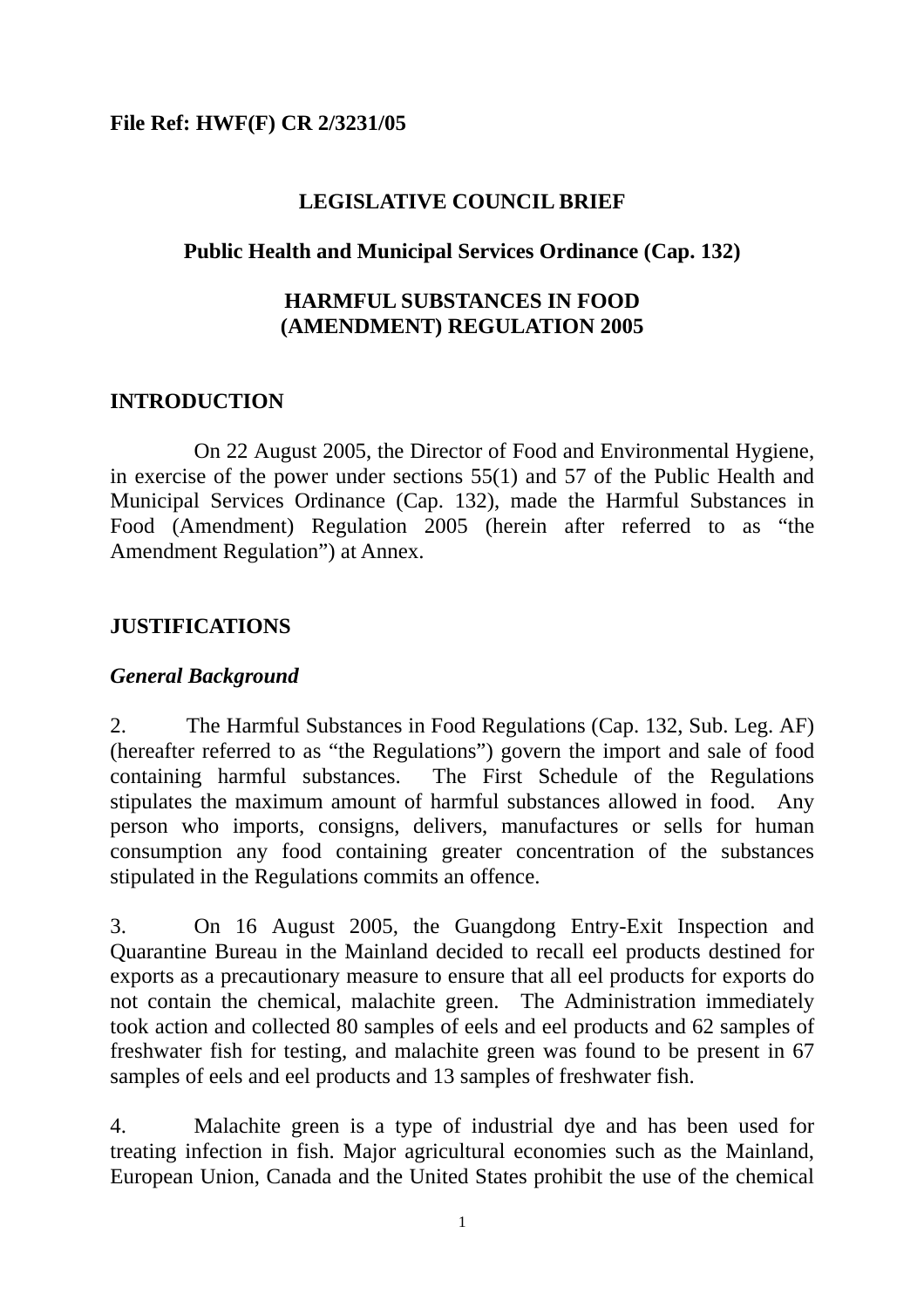in food fish. Some animal studies show that malachite green may cause liver tumour in rats but there has yet no such conclusive evidence in human. Existing legislation do not explicitly prohibit the presence of malachite green in food imported, consigned, delivered, manufactured or sold in Hong Kong but any food with the presence of malachite green is deemed to be in breach of the Public Health and Municipal Services Ordinance (Cap. 132).

## *Proposed Amendments*

5. To ensure food safety and protect public health, we propose to amend the Regulations to prohibit the presence of malachite green in all food sold in Hong Kong by adding a new item for malachite green in the First Schedule. The amendment will also have the effect to control live fish as food with regard to the use of malachite green.

# **THE AMENDMENT REGULATION**

6. The Amendment Regulation will come into operation on the date of gazettal, i.e., 26 August 2005.

# **LEGISLATIVE TIMETABLE**

7. The legislative timetable is as follows:-

Publication in the Gazette 26 August 2005

Tabling at LegCo 12 October 2005

# **IMPLICATIONS OF THE PROPOSAL**

8. The Amendment Regulation is in conformity with the Basic Law, including the provisions concerning human rights. It will not affect the binding effect of the principal Ordinance. It has no financial, civil service, economic, productivity and environmental implications.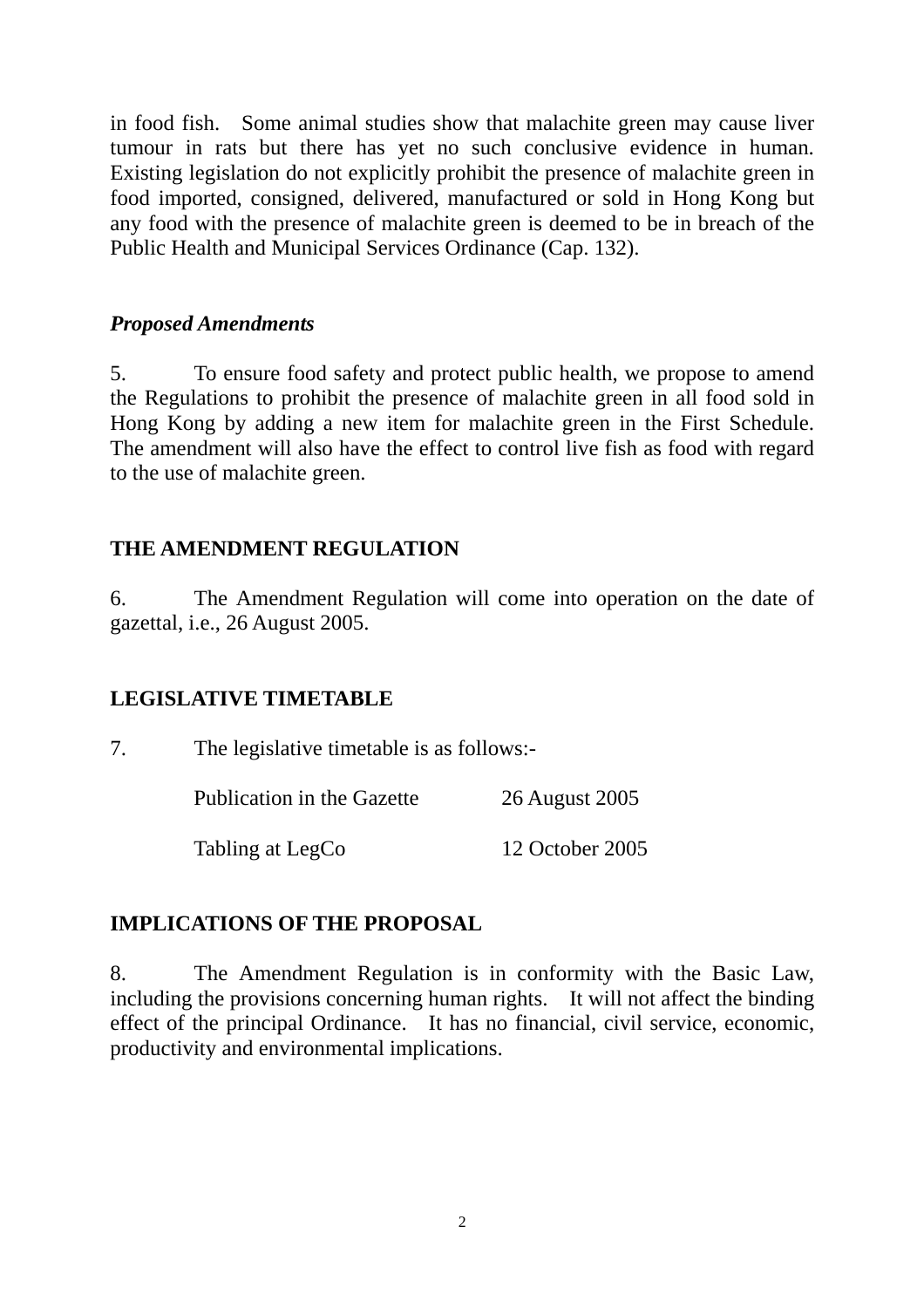# **PUBLIC CONSULTATION**

9. The Legislative Council Panel on Food Safety and Environmental Hygiene expressed support for the amendment at the special meeting held on 18 August 2005. The trade has also been informed of the proposed amendment.

# **PUBLICITY**

10. A press release will be issued. A spokesman will be made available to answer media enquiries.

# **ENQUIRIES**

11. Any enquiry on this brief can be addressed to Ms Vivian KO, Principal Assistant Secretary for Health, Welfare and Food (Tel: 2973 8232 ).

**Health, Welfare and Food Bureau August 2005**